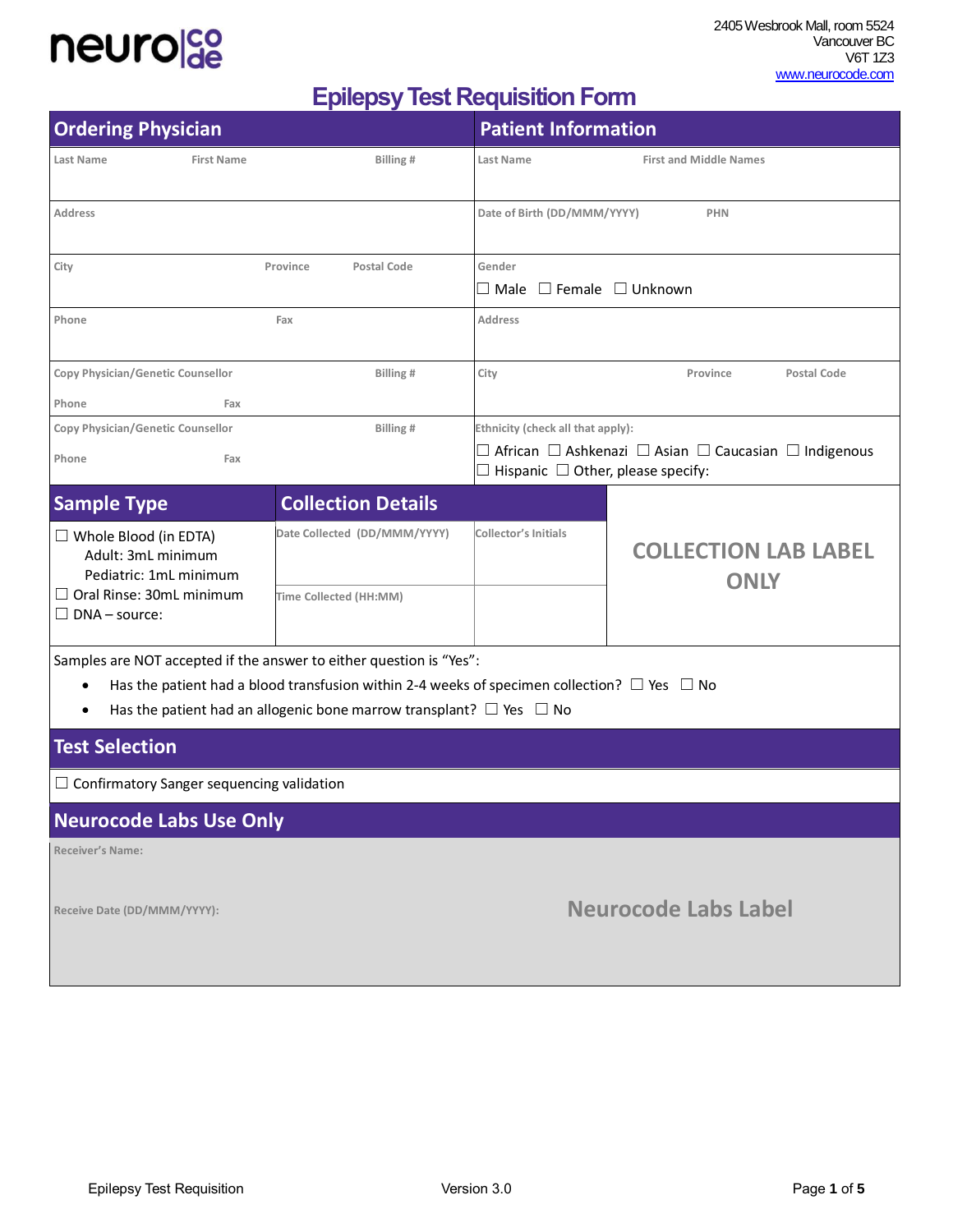

## **Epilepsy Test Requisition Form**

|                   | Variant(s) to Sanger sequence                      |                          |                                                                                                                 |  |
|-------------------|----------------------------------------------------|--------------------------|-----------------------------------------------------------------------------------------------------------------|--|
| HGNC gene symbol: |                                                    | Genomic position (hg19): | Ref/Alt allele:                                                                                                 |  |
| RefSeq ID:        |                                                    | HGVS* DNA change:        | HGVS* protein change:                                                                                           |  |
| HGNC gene symbol: |                                                    | Genomic position (hg19): | Ref/Alt allele:                                                                                                 |  |
| RefSeq ID:        |                                                    | HGVS* DNA change:        | HGVS* protein change:                                                                                           |  |
| HGNC gene symbol: |                                                    | Genomic position (hg19): | Ref/Alt allele:                                                                                                 |  |
| RefSeq ID:        |                                                    | HGVS* DNA change:        | HGVS* protein change:                                                                                           |  |
| HGNC gene symbol: |                                                    | Genomic position (hg19): | Ref/Alt allele:                                                                                                 |  |
| RefSeq ID:        |                                                    | HGVS* DNA change:        | HGVS* protein change:                                                                                           |  |
| HGNC gene symbol: |                                                    | Genomic position (hg19): | Ref/Alt allele:                                                                                                 |  |
| RefSeq ID:        |                                                    | HGVS* DNA change:        | HGVS* protein change:                                                                                           |  |
|                   | *http://varnomen.hgvs.org/recommendations/general/ |                          |                                                                                                                 |  |
|                   | <b>Payment Information (required)</b>              |                          |                                                                                                                 |  |
| Name              |                                                    |                          | Contact Neurocode Labs, Inc. for pricing.                                                                       |  |
| Address           |                                                    |                          | $\Box$ Cheque or Bank Draft (make payable to Neurocode Labs, Inc.)<br>in Canadian funds.                        |  |
| City              | Province/State                                     | Postal Code              | $\Box$ Bank Transfer – please contact Neurocode Labs, Inc. for<br>account information: accounting@neurocode.com |  |
| Country           |                                                    |                          |                                                                                                                 |  |
| Phone             |                                                    |                          |                                                                                                                 |  |
|                   |                                                    |                          |                                                                                                                 |  |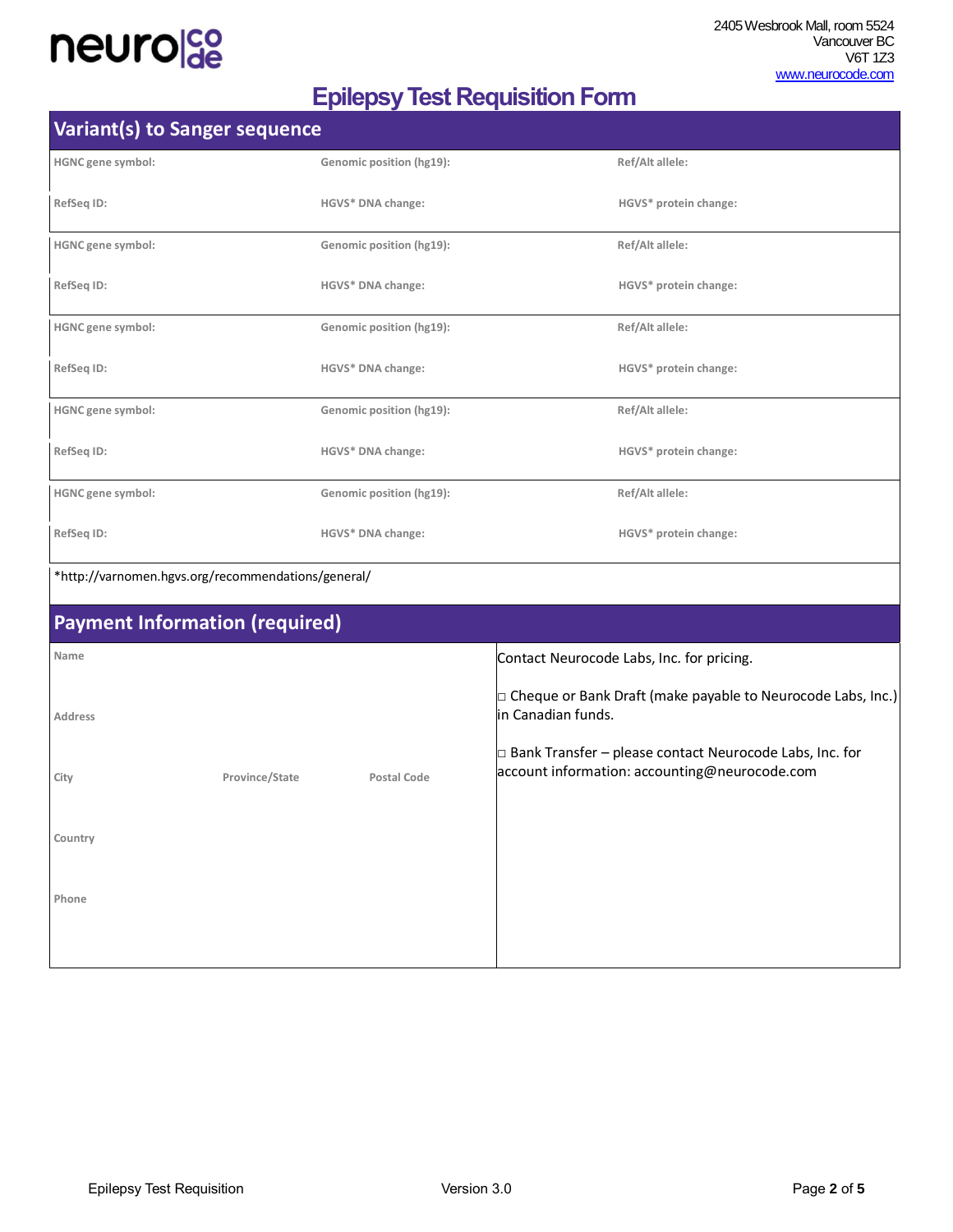

## **Epilepsy Test Requisition Form**

| <b>Clinical History</b>                                                                                                   |                                                                                                    |  |  |  |
|---------------------------------------------------------------------------------------------------------------------------|----------------------------------------------------------------------------------------------------|--|--|--|
| ⊠ Epilepsy/Seizure Disorder                                                                                               |                                                                                                    |  |  |  |
| <b>Seizure History</b>                                                                                                    |                                                                                                    |  |  |  |
| Age at first unprovoked seizure: ______ months                                                                            |                                                                                                    |  |  |  |
| Has this patient been diagnosed with an epilepsy syndrome? $\Box$ Yes $\Box$ No $\Box$ Unknown<br>If yes, please specify: |                                                                                                    |  |  |  |
| Epileptic encephalopathy? $\Box$ Yes $\Box$ No $\Box$ Unknown                                                             |                                                                                                    |  |  |  |
| Developmental History $\Box N/A$                                                                                          |                                                                                                    |  |  |  |
| Developmental delay? $\Box$ Yes $\Box$ No $\Box$ Unknown                                                                  | Regression or plateau? $\Box$ Yes $\Box$ No $\Box$ Unknown                                         |  |  |  |
| If yes, preceding seizure onset? $\Box$ Yes $\Box$ No                                                                     | Intellectual disability? $\Box$ Yes $\Box$ No $\Box$ Unknown<br>If yes, $\Box$ Mild ID             |  |  |  |
| Type of delay (choose all that apply):                                                                                    | $\Box$ Moderate ID                                                                                 |  |  |  |
| $\Box$ Gross/fine motor                                                                                                   | $\Box$ Severe ID                                                                                   |  |  |  |
| $\Box$ Speech/language                                                                                                    | ADHD? □ Yes □ No □ Unknown                                                                         |  |  |  |
| $\Box$ Cognitive                                                                                                          | Autism spectrum disorder? □ Yes □ No □ Unknown                                                     |  |  |  |
| $\Box$ Adaptive<br>$\Box$ Social Emotional                                                                                |                                                                                                    |  |  |  |
| $\Box$ Global                                                                                                             | Neuropsychiatric comorbidity? $\Box$ Yes $\Box$ No $\Box$ Unknown<br>If yes, please specify:       |  |  |  |
| Neurological Exam $\Box$ N/A                                                                                              |                                                                                                    |  |  |  |
| Head circumference abnormal? $\Box$ Yes $\Box$ No $\Box$ Unknown<br>If yes, $\Box$ Microcephaly<br>$\Box$ Macrocephaly    | Visual / eye abnormalities? $\Box$ Yes $\Box$ No $\Box$ Unknown<br>If yes, please specify:         |  |  |  |
| Motor exam abnormal? □ Yes □ No □ Unknown<br>If yes, please specify:                                                      | Other Cranial Nerve abnormalities? $\Box$ Yes $\Box$ No $\Box$ Unknown<br>If yes, please specify:  |  |  |  |
| EEG abnormal? $\Box$ Yes $\Box$ No $\Box$ Unknown<br>If yes, please specify:                                              | Other phenotypic abnormalities? $\Box$ Yes $\Box$ No $\Box$ Unknown<br>If yes, please specify:     |  |  |  |
| MRI abnormal? $\Box$ Yes $\Box$ No $\Box$ Unknown<br>If yes, please specify:                                              |                                                                                                    |  |  |  |
| Describe Other Relevant Clinical Information $\Box N/A$                                                                   |                                                                                                    |  |  |  |
| History of an acquired brain injury? $\Box$ Yes $\Box$ No $\Box$ Unknown<br>If yes, please specify:                       | Metabolic testing abnormal? $\Box$ Yes $\Box$ No $\Box$ Unknown<br>If yes, please specify:         |  |  |  |
| Other Medical Conditions? $\Box$ Yes $\Box$ No $\Box$ Unknown<br>If yes, please specify:                                  | Single/Multi-gene testing abnormal? $\Box$ Yes $\Box$ No $\Box$ Unknown<br>If yes, please specify: |  |  |  |
|                                                                                                                           | Other genetic testing? $\Box$ Yes $\Box$ No $\Box$ Unknown<br>If yes, please specify:              |  |  |  |
|                                                                                                                           | Microarray abnormal? $\Box$ Yes $\Box$ No $\Box$ Unknown<br>If yes, please specify:                |  |  |  |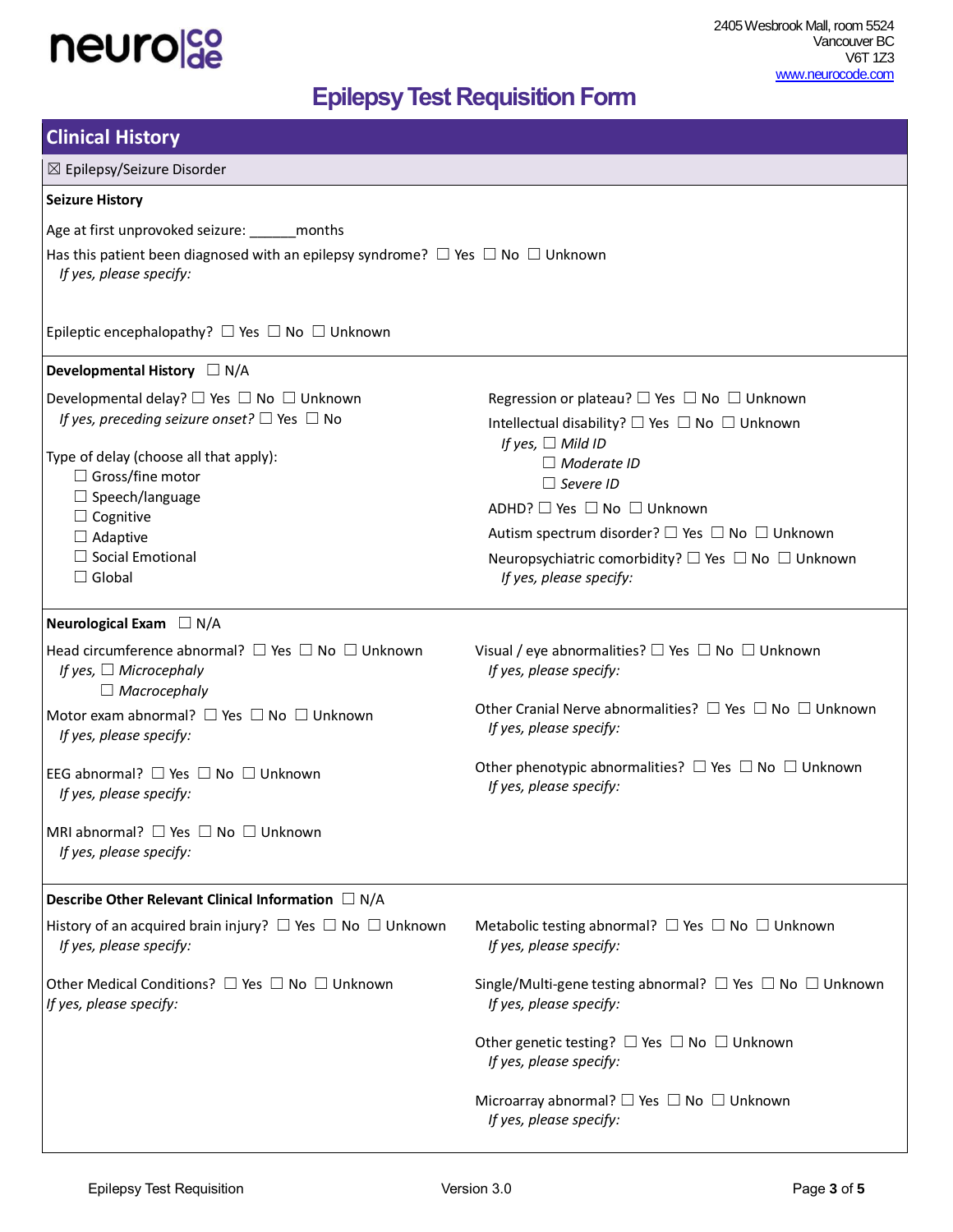## **Epilepsy Test Requisition Form**

### **Family History of Neurological Disorders**

☐ No Known Family History

#### ☐ Adopted

| Relationship | Gender                       | Maternal | Paternal | <b>Neurological Disorder</b> | Age at Dx |
|--------------|------------------------------|----------|----------|------------------------------|-----------|
|              | $\Box M$ $\Box F$ $\Box$ UNK | □        |          |                              |           |
|              | $\Box M \Box F \Box UNK$     | П        |          |                              |           |
|              | $\Box M$ $\Box F$ $\Box$ UNK | П        | ×.       |                              |           |
|              | $\Box M$ $\Box F$ $\Box$ UNK | П        |          |                              |           |
|              | $\Box M$ $\Box F$ $\Box$ UNK | П        |          |                              |           |
|              | $\Box M$ $\Box F$ $\Box$ UNK | П        |          |                              |           |
|              | $\Box M$ $\Box F$ $\Box$ UNK | L.       |          |                              |           |

**Other Relevant Family History** 

### **Physician's Statement and Signature**

*This test is medically necessary for the risk assessment, diagnosis or detection of a disease, illness, impairment, symptom, syndrome or disorder. The results could direct medical management and treatment decisions. By my signature below, I indicate that I am the referring physician and/or authorized health care provider. I have explained the purpose, possible results (including incidental findings), and limitations of the test described above. The patient and/or patient's legal guardian has been given the opportunity to ask questions and/or seek genetic counseling. The patient, or the patient's legal guardian, has given informed consent for the test described above to be performed. By my signature below, I also indicate that the patient is eligible for testing (see page 4).*

| Ordering Physician's Signature | Date (DD-MMM-YYYY) |
|--------------------------------|--------------------|
|                                |                    |